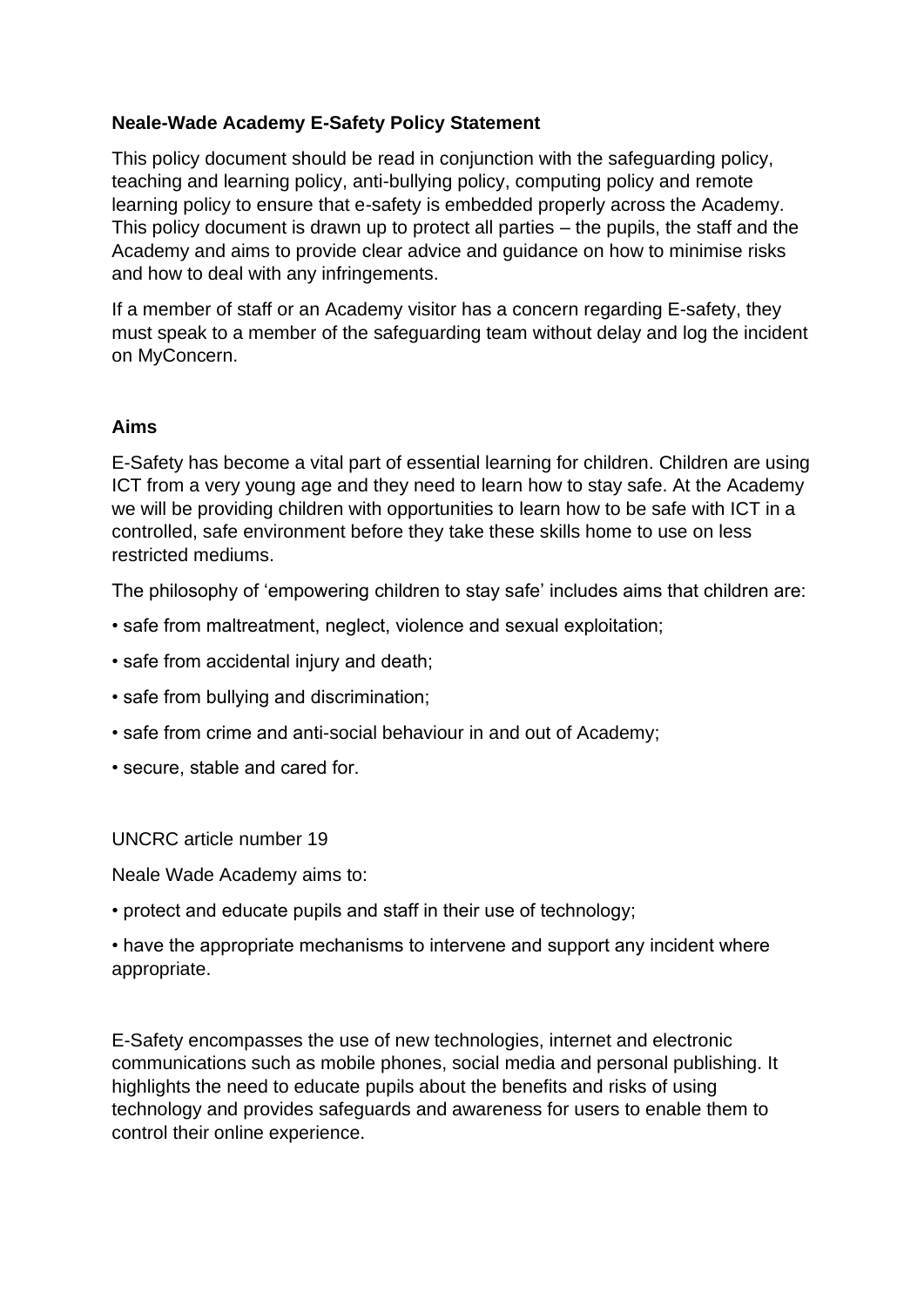As stated in the 2021 guidance for 'Keeping Children Safe in Education', the breadth of issues classified within e-safety is considerable, but can be categorised into four areas of risk:

**Content:** being exposed to illegal, inappropriate or harmful content, for example: pornography, fake news, racism, misogyny, self-harm, suicide, anti-Semitism, radicalisation and extremism.

**Contact:** being subjected to harmful online interaction with other users; for example: peer to peer pressure, commercial advertising and adults posing as children or young adults with the intention to groom or exploit them for sexual, criminal, financial or other purposes'.

**Conduct:** personal online behaviour that increases the likelihood of, or causes, harm; for example, making, sending and receiving explicit images (e.g. consensual and non-consensual sharing of nudes and semi-nudes and/or pornography, sharing other explicit images and online bullying;

**Commerce:** risks such as online gambling, inappropriate advertising, phishing and or financial scams.

Keeping Children Safe in Education, para. 124 (September 2021)

## **The Risks**

Much of these aims apply equally to the 'virtual world' that children and young people will encounter whenever they use ICT in its various forms. For example, we know that the internet has been used for grooming children and young people with the ultimate aim of exploiting them sexually; we know that ICT can offer new weapons for bullies, who may torment their victims via websites or text messages; and we know that children and young people have been exposed to inappropriate content when online, which can sometimes lead to their involvement in crime and anti-social behaviour. It is the duty of the Academy to ensure that every child in their care is safe, and the same principles should apply to the 'virtual' or digital world as would be applied to the Academy's physical buildings.

The Internet is an open communications channel, available to all. Anyone can send messages, discuss ideas and publish material with little restriction. These features of the Internet make it both an invaluable resource used by millions of people every day as well as a potential risk to young and vulnerable people. Much of the material on the Internet is published for an adult audience and some is unsuitable for pupils. At Neale Wade Academy we are committed to providing pupils with as safe an Internet environment as possible and to teach pupils to be aware of and respond responsibly to any risk.